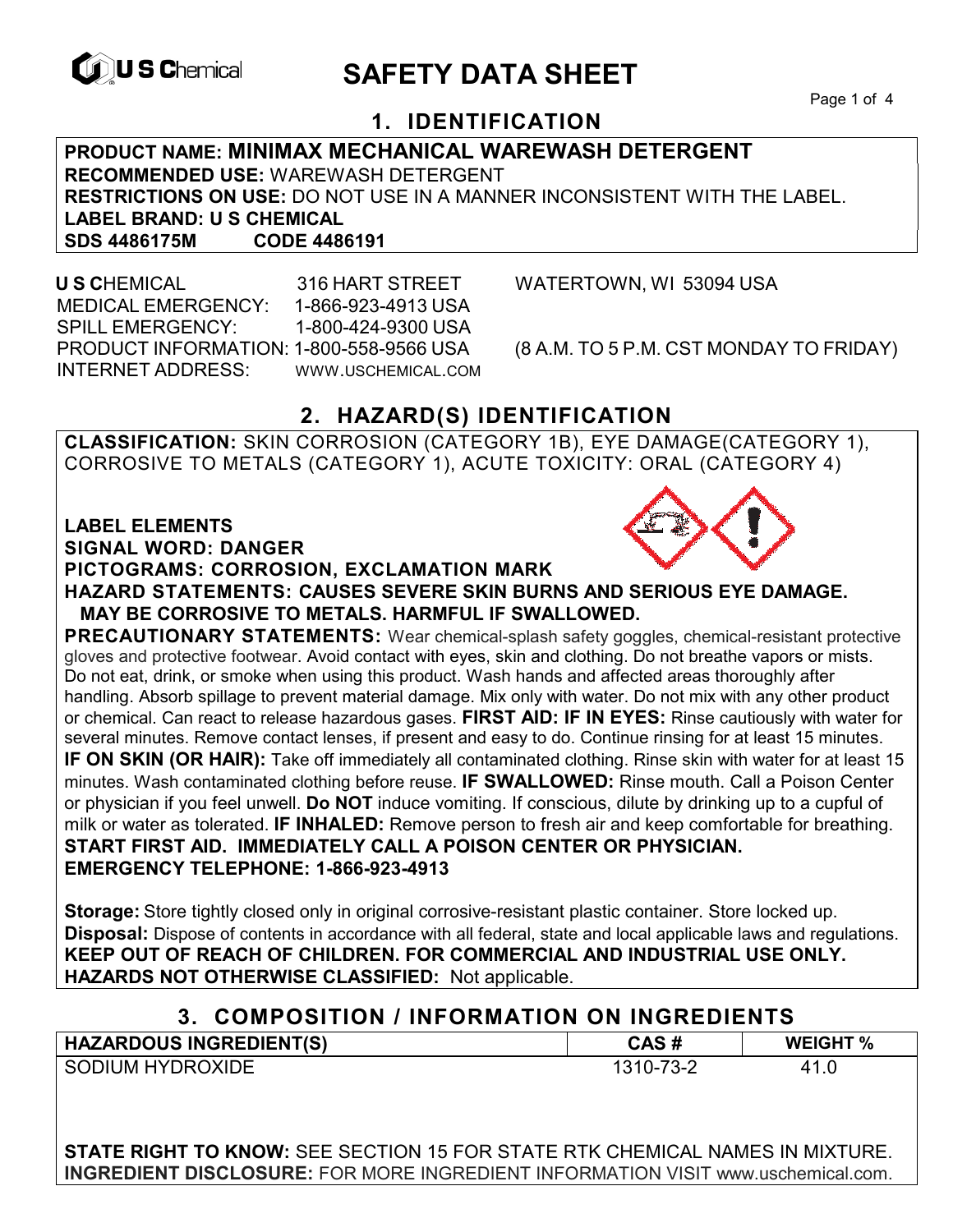### **4. FIRST-AID MEASURES** Page 2 of 4

**IF IN EYES:** RINSE CAUTIOUSLY WITH WATER FOR SEVERAL MINUTES. REMOVE CONTACT LENSES, IF PRESENT AND EASY TO DO. CONTINUE RINSING FOR AT LEAST 15 MINUTES. **IF ON SKIN (OR HAIR):** TAKE OFF IMMEDIATELY ALL CONTAMINATED CLOTHING. RINSE SKIN WITH WATER FOR AT LEAST 15 MINUTES. WASH CONTAMINATED CLOTHING BEFORE REUSE. **IF SWALLOWED:** RINSE MOUTH. CALL A POISON CENTER OR PHYSICIAN IF YOU FEEL UNWELL. **Do NOT** INDUCE VOMITING. IF CONSCIOUS, DILUTE BY DRINKING UP TO A CUPFUL OF MILK OR WATER AS TOLERATED.

**IF INHALED:** REMOVE PERSON TO FRESH AIR AND KEEP COMFORTABLE FOR BREATHING. **START FIRST AID. IMMEDIATELY CALL A POISON CENTER OR PHYSICIAN. EMERGENCY TELEPHONE: 1-866-923-4913**

**MOST IMPORTANT SYMPTOMS / EFFECTS:** CAUSES SEVERE SKIN BURNS AND SERIOUS EYE DAMAGE. MAY CAUSE BLINDNESS WITHOUT IMMEDIATE FIRST AID. HARMFUL IF SWALLOWED. CAUSES BURNS AND SERIOUS DAMAGE TO MOUTH, THROAT AND STOMACH. CORROSIVE TO ALL BODY TISSUES.

**MEDICAL CONDITIONS AGGRAVATED:** NONE KNOWN.

**NOTE TO PHYSICIAN:** CALL 1-866-923-4913 FOR EXPOSURE MANAGEMENT ASSISTANCE.

## **5. FIRE-FIGHTING MEASURES**

**CHEMICAL HAZARDS:** CORROSIVE. NON-FLAMMABLE. **COMBUSTION PRODUCT HAZARDS:** OXIDES OF CARBON AND OTHER FUMES. **METHODS:** SELECT EXTINGUISHER AND METHODS BASED ON FIRE SIZE AND TYPE. **EQUIPMENT:** WEAR SCBA AND FULL PROTECTIVE GEAR AS CONDITIONS WARRANT. **NFPA RATING:** HEALTH-3/FLAMMABILITY-0/ INSTABILITY-0/SPECIAL HAZARD-N.AP. **SUITABLE EXTINGUISHERS:** WATER, DRY CHEMICAL, CO2 OR FOAM SUITABLE FOR FIRE. **UNSUITABLE EXTINGUISHERS:** NO RESTRICTIONS BASED ON CHEMICAL HAZARDS.

# **6. ACCIDENTAL RELEASE MEASURES**

**PERSONAL PRECAUTIONS:** EVACUATE UNPROTECTED PERSONNEL FROM AREA. WEAR PERSONAL PROTECTION INCLUDING RUBBER BOOTS. SEE SECTION 8. VENTILATE AREA IF NEEDED. BE CAREFUL NOT TO SLIP. WASH THOROUGHLY AFTER CLEAN-UP. **ENVIRONMENTAL PRECAUTIONS:** PREVENT SPILL FROM ENTERING DRAIN, STORM SEWER OR SURFACE WATERWAY. PREVENT WATER AND SOIL CONTAMINATION. **CLEAN-UP METHODS:** SMALL SPILLS MAY BE WIPED UP AND RINSED WITH WATER. FOR LARGER SPILLS, DIKE TO CONTAIN. PUMP TO LABELED CONTAINER OR ABSORB SPILLAGE AND SCOOP UP WITH INERT ABSORBENT MATERIAL. AFTER SPILL COLLECTION, RINSE AREA WITH WATER AND FOLLOW WITH NORMAL CLEAN-UP PROCEDURES.

# **7. HANDLING AND STORAGE**

**HANDLING:** FOLLOW ALL LABEL DIRECTIONS. INSTRUCT PERSONNEL ABOUT PROPER USE, HAZARDS, PRECAUTIONS, AND FIRST AID MEASURES. AVOID INHALATION, INGESTION, AND CONTACT WITH SKIN, EYES AND CLOTHING. DO NOT TASTE OR SWALLOW. REMOVE AND WASH CONTAMINATED CLOTHING AND FOOTWEAR BEFORE REUSE. PRODUCT RESIDUE MAY REMAIN IN EMPTY CONTAINERS. HANDLE CAREFULLY TO AVOID DAMAGING CONTAINER.

**STORAGE:** STORE TIGHTLY CLOSED ONLY IN ORIGINAL CORROSIVE-RESISTANT PLASTIC CONTAINER. STORE LOCKED UP. STORE AT AMBIENT TEMPERATURES IN A DRY AREA OUT OF DIRECT SUNLIGHT. PROTECT FROM FREEZING. ROTATE STOCK REGULARLY. KEEP AWAY FROM FOOD AND DRINK. KEEP OUT OF REACH OF CHILDREN.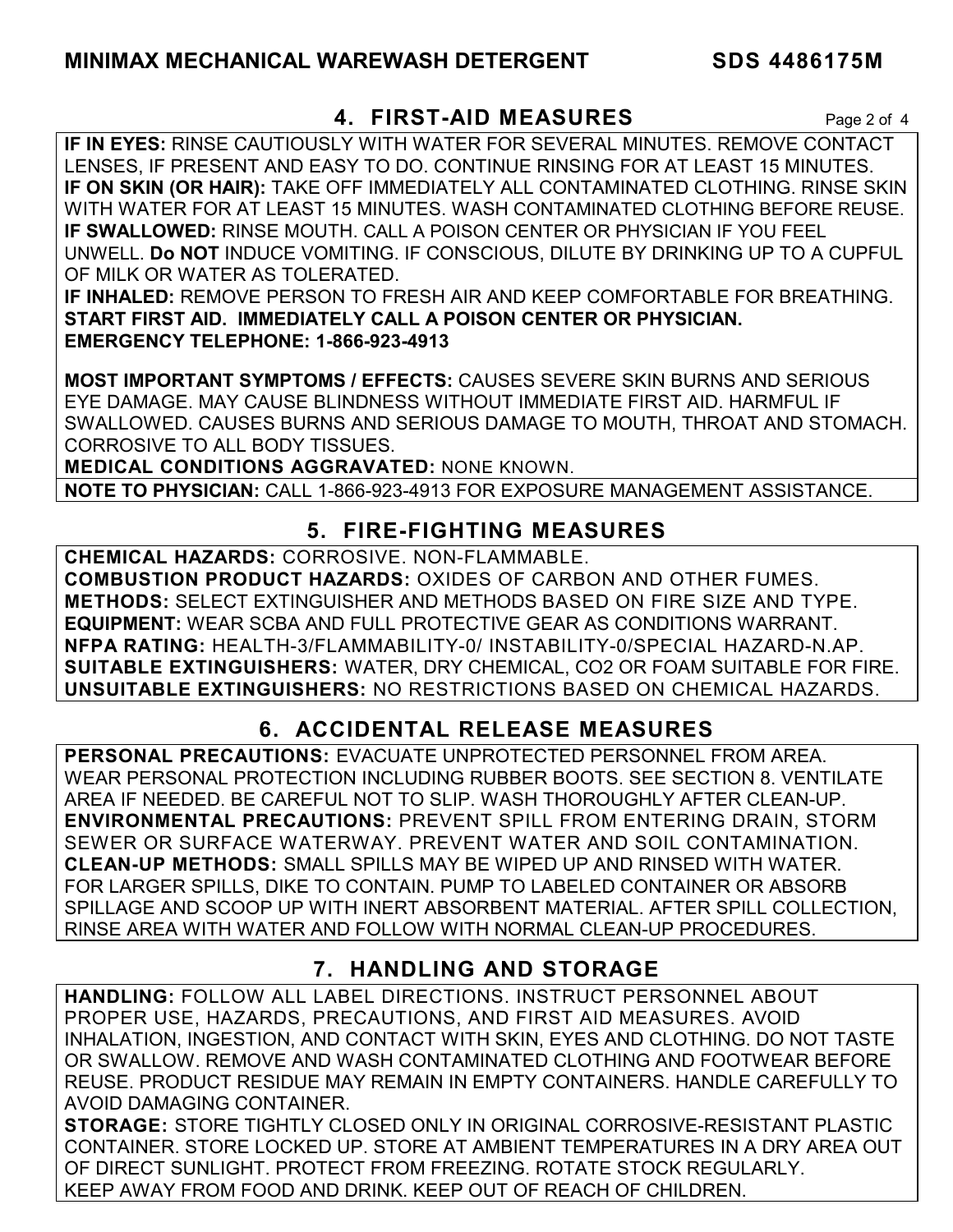### **MINIMAX MECHANICAL WAREWASH DETERGENT SDS 4486175M 8. EXPOSURE CONTROLS / PERSONAL PROTECTION** Page 3 of 4

**EXPOSURE LIMITS:** SODIUM HYDROXIDE = 2 MG/M3 CEILING (ACGIH), 2 MG/M3 TWA (OSHA) **ENGINEERING CONTROLS:** GENERAL ROOM VENTILATION IS TYPICALLY ADEQUATE.

#### **PERSONAL PROTECTION**

**EYES:** CHEMICAL-SPLASH SAFETY GOGGLES.

**HANDS:** CHEMICAL-RESISTANT PROTECTIVE GLOVES (NITRILE, NEOPRENE OR RUBBER). **RESPIRATORY:** NIOSH/MSHA CERTIFIED RESPIRATOR IF EXPOSURE LIMITS ARE EXCEEDED. **FEET:** PROTECTIVE FOOTWEAR.

**BODY:** SUITABLE PROTECTIVE CLOTHING.

**HYGIENE MEASURES:** HANDLE IN ACCORDANCE WITH GOOD INDUSTRIAL HYGIENE AND SAFETY PRACTICE. TAKE OFF IMMEDIATELY ALL CONTAMINATED CLOTHING AND WASH IT BEFORE REUSE. WASH HANDS AND AFFECTED AREAS THOROUGHLY AFTER HANDLING. PROVIDE SUITABLE FACILITIES FOR QUICK DRENCHING OR FLUSHING OF THE EYES AND BODY IN CASE OF CONTACT OR SPLASH HAZARD.

### **9. PHYSICAL AND CHEMICAL PROPERTIES**

| <b>APPEARANCE: RED LIQUID</b>          | <b>AUTO-IGNITION</b>   |
|----------------------------------------|------------------------|
| <b>ODOR: NONE ADDED</b>                | <b>DECOMPOSITIC</b>    |
| pH CONCENTRATE: ABOVE 13.0 (BASIC)     | <b>EXPLOSIVE LIN</b>   |
| pH READY-TO-USE: N.AP.                 | <b>EVAPORATION</b>     |
| pH @ USE DILUTION: N.AV.               | <b>FLAMMABILITY</b>    |
| <b>PHYSICAL STATE: LIQUID</b>          | <b>FLASH POINT:</b>    |
| <b>RELATIVE DENSITY (WATER): 1.500</b> | <b>INITIAL BOILING</b> |
| <b>SOLUBILITY (WATER): COMPLETE</b>    | <b>MELTING POIN'</b>   |
| VAPOR PRESSURE: N.AV.                  | <b>ODOR THRESH</b>     |
| VAPOR DENSITY: N. AV.                  | <b>PARTITION COEI</b>  |
| <b>VISCOSITY: NON-VISCOUS</b>          | <b>OTHER: N.AV.</b>    |
|                                        |                        |

**AUTO-IGNITY TEMPERATURE:** N.AV. **DN TEMPERATURE: N.AV. EXPLOSIVE LIMITS (LEL/UEL):** NONE **RATE: N.AV. (SOLID, GAS): N.AP. FLASH POINT:** NONE **G POINT/RANGE:** N.AV. **MELTING POINT/FREEZING POINT:** N.AV. **OLD:** N.AV. **FF. (N-OCTANOL/WATER): N.AV** 

# **10. STABILITY AND REACTIVITY**

**REACTIVITY:** MIXING WITH INCOMPATIBLES CAN RELEASE HEAT + HAZARDOUS GASES. **CHEMICAL STABILITY:** STABLE.

**POSSIBILITY OF HAZARDOUS REACTIONS:** SEE REACTIVITY. WILL NOT POLYMERIZE. **CONDITIONS TO AVOID:** TEMPERATURES BELOW 35°F (1.6°C) OR ABOVE 120°F (49°C). **MATERIALS TO AVOID:** ACIDS, BLEACH AND METALS. MIX ONLY WITH WATER. **HAZARDOUS DECOMPOSITION PRODUCTS:** NONE UNDER NORMAL CONDITIONS.

### **11. TOXICOLOGICAL INFORMATION**

**ROUTES OF EXPOSURE:** EYES, SKIN, INGESTION, INHALATION. **INFORMATION ON ROUTES OF EXPOSURE:** NO LC50/LD50 TEST DATA ON MIXTURE. **ACUTE EFFECTS /SYMPTOMS**: CORROSIVE TO ALL BODY TISSUES.  **EYES:** CAUSES SERIOUS EYE DAMAGE. MAY CAUSE PAIN, REDNESS AND WATERING.  **SKIN:** CAUSES SEVERE SKIN BURNS. MAY CAUSE DELAYED PAIN, REDNESS AND BLISTERING. **INGESTION:** CAUSES BURNS AND SERIOUS DAMAGE TO MOUTH, THROAT AND STOMACH. **INHALATION:** MAY CAUSE CORROSIVE EFFECTS TO NOSE, THROAT, AND RESPIRATORY SYSTEM. **CHRONIC / OTHER EFFECTS:** NO REPORTABLE GERM CELL MUTAGENS, SKIN SENSITIZERS, RESPIRATORY SENSITIZERS, REPRODUCTIVE TOXINS OR ASPIRATION HAZARDS. **SPECIFIC TARGET ORGANS (SINGLE/REPEATED):** NONE KNOWN. **NUMERICAL MEASURES OF TOXICITY:** ATEmix (ORAL-RAT) = 605 MG / KG **CARCINOGENS:** NO REPORTABLE ACGIH, IARC, NTP, OR OSHA CARCINOGENS.